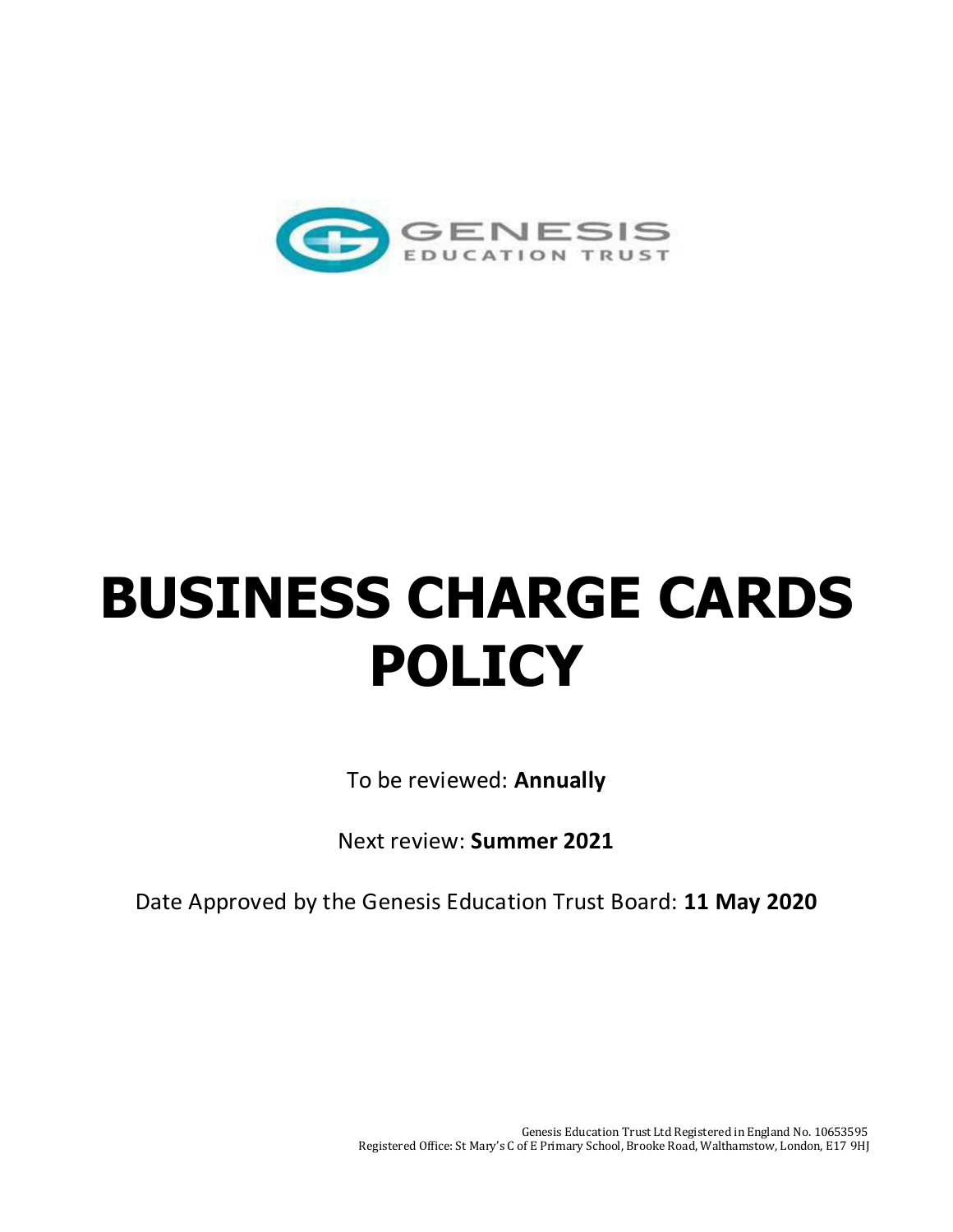## **POLICY FOR USE OF BUSINESS CHARGE CARDS WITHIN GENESIS EDUCATION TRUST**

## **1. Business Charge Cards**

- The Board of Directors should authorise the use of any such cards, taking into account the potential risks
- Business Charge Card accounts must be cleared in full at the end of each month to avoid infringing schools' borrowing restrictions
- Clear, written control systems must be approved by the Directors and those using the cards must be aware of the systems

## **3.8 Use of charge cards**

• The Board have approved the use of the following Business Charge Cards by the staff authorized below who have read and agree to follow the procedures laid down below. If a member of staff who has been authorized is absent another member of staff may be authorized to use the card with the prior written consent of the Headteacher of the school:

 St. Mary's & Saviour's C of E Primary School – Mr Kevin Parker (SSO) £2,000 – for DIY and sundry goods for the Federation

 St. Mary's & Saviour's C of E Primary School – Mrs Karen Brown (Breakfast & ASC Supervisor ) £3,000 – for food and resources for the Breakfast & ASC and refreshments for meetings with parents/other professionals/Governor & Director meetings for **St. Saviour's only**

 St. Mary's & Saviour's C of E Primary School – Mrs Carmel Smith (Office Manager) £5,000 – for food and resources for the Breakfast & ASC and refreshments for meetings with parents/other professionals/Governor & Director meetings for **St. Mary's only**

 St. Mary's & Saviour's C of E Primary School – Ms Ellen Hanley (Estates Officer) £5,000 – resources for both schools

- The Chief Operations Officer is appointed to control the use of the cards and will oversee the following:
	- 1 cards will be stored in the school safe at all times except when officially issued to an authorised user
	- 2 the spending limit on any specific card is £*5000 for the Senior Office Manager & Estate Officer and £2,000 for the Site Services officer and £3,000 for the Clubs & meetings*